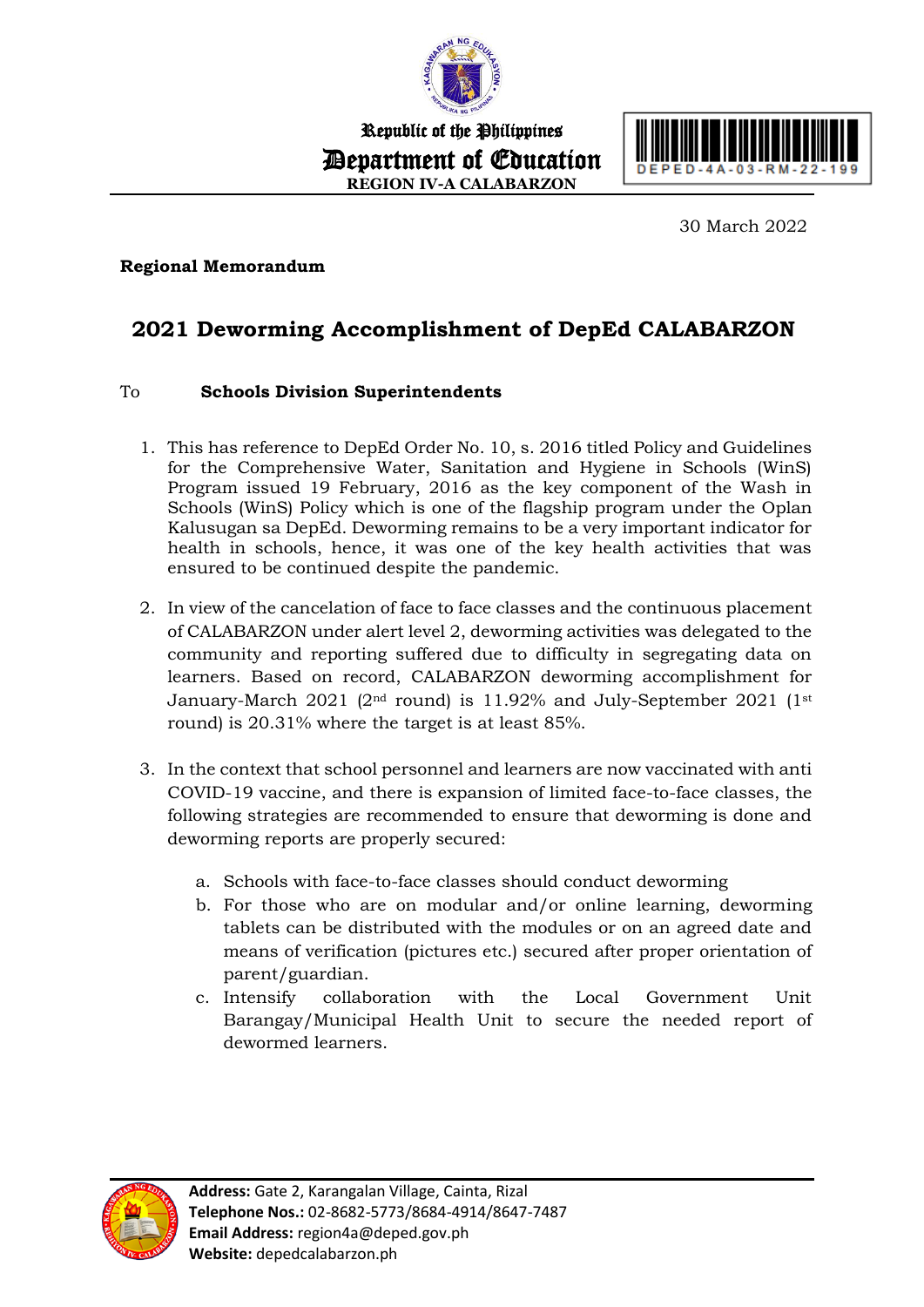4. For 2022, the deworming accomplishment is to be reported through <https://bit.ly/2022deworming> on the following schedule:

|                                     | Date of Submission (1 <sup>st</sup> Thursday of<br>succeeding month |
|-------------------------------------|---------------------------------------------------------------------|
| January – March 2022 ( $2nd$ round) | April 7, 2022                                                       |
| June-August 2022 (1st round)        | September 8, 2022                                                   |

- 5. For questions and clarifications, you may contact **PEARL OLIVETH S. INTIA** Medical Officer IV at [pearl.intia@deped.gov.ph.](mailto:pearl.intia@deped.gov.ph)
- 6. For information and compliance of all concerned.

**FRANCIS CESAR B. BRINGAS** Regional Director

essd/poi